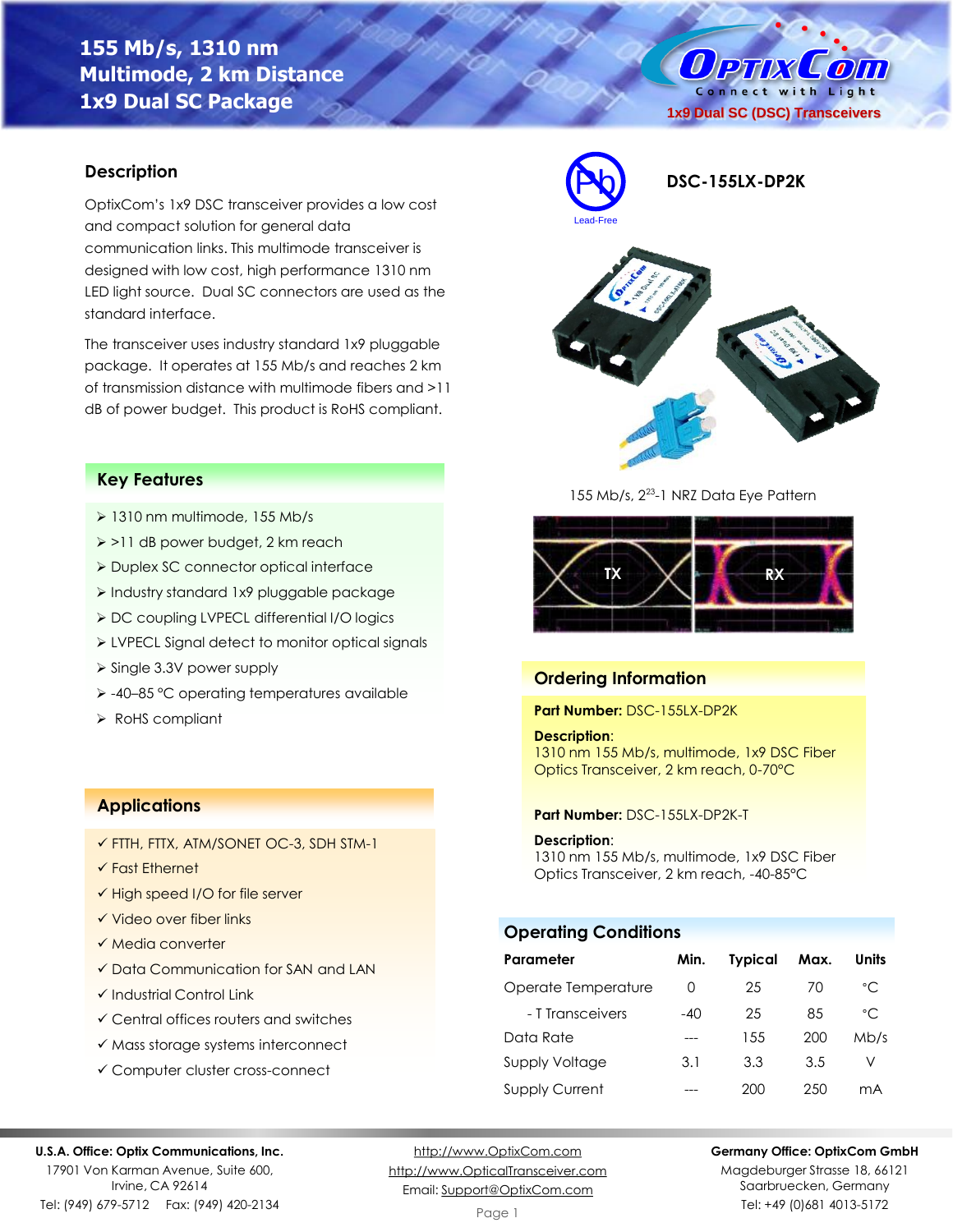

# **Absolute Maximum Ratings**

| Parameter                                | Symbol                | Min.   | Max.       | <b>Units</b>   |
|------------------------------------------|-----------------------|--------|------------|----------------|
| Storage Temperature                      | Tst                   | $-40$  | 85         | °C             |
| <b>Supply Voltage</b>                    | V <sub>cc</sub>       | $-0.5$ | 6.0        | V              |
| Input Voltage                            | <b>V<sub>IN</sub></b> | $-0.5$ | <b>Vcc</b> | V              |
| <b>Operating Current</b>                 | lop                   |        | 400        | m <sub>A</sub> |
| Output Current                           | lo                    | ---    | 50         | mA             |
| Soldering Temperature (10 sec. on leads) | Tsd                   |        | 260        | $^{\circ}C$    |

### **Transmitter Electro-Optical Characteristics**

| Parameter                                 | Symbol             | Min.                  | <b>Typical</b> | Max.               | <b>Units</b> |
|-------------------------------------------|--------------------|-----------------------|----------------|--------------------|--------------|
| Differential Input Voltage <sup>1</sup>   | AVi                | 0.3                   |                | 1.6                | $\vee$       |
| Differential Input Impedance <sup>2</sup> | Z                  | ---                   | 100            | ---                | ohm          |
| Optical Output Power <sup>3</sup>         | $P_{\rm O}$        | $-20$                 | $---$          | $-14$              | dBm          |
| Optical Wavelength                        | $\lambda$          | 1270                  | 1310           | 1380               | nm           |
| <b>Extinction Ratio</b>                   | ET                 | 10                    |                | ---                | dB           |
| Spectral Width (FWHM)                     | $\varDelta\lambda$ | ---                   |                | 170                | nm           |
| Duty Cycle Distortion                     | Tdc                | ---                   |                | 0.6                | ns           |
| Rise/Fall Time (10% - 90%)                | Tr/Tr              | ---                   | ---            | 3                  | ns           |
| Data Dependent Jitter                     | T <sub>DJ</sub>    | ---                   | ---            | 0.6                | ns           |
| Random Jitter                             | $T_{RJ}$           | ---                   |                | 0.6                | ns           |
| Data Input Voltage - High                 | V <sub>IH</sub>    | $V_{\text{cc}}$ - 1.1 |                | $V_{\rm CC}$ – 0.7 | $\vee$       |
| Data Input Voltage - Low                  | $V_{\parallel}$    | $V_{CC}$ – 2.0        |                | $V_{CC}$ - 1.6     | $\vee$       |

### Notes:

- 1. Module is designed for DC LVPECL coupling. See the design guide for proper termination.
- 2. Single ended will be 50 ohm for each signal line.
- 3. Output of coupling optical power into 50/125 or 62.5/125 µm MMF.
- 4. Optical eye diagram is compliant with Telcordia GR-253-CORE and ITU-T G-957 standard.

**Class 1 Laser Product Complies with 21 CFR 1040.10 and 1040.11**

**U.S.A. Office: Optix Communications, Inc.** 17901 Von Karman Avenue, Suite 600, Irvine, CA 92614 Tel: (949) 679-5712 Fax: (949) 420-2134



[http://www.OptixCom.com](http://www.optixcom.com/) [http://www.OpticalTransceiver.com](http://www.optoictech.com/) Email: [Support@OptixCom.com](mailto:Support@optoICtech.com)



TÜVRheinland

**Germany Office: OptixCom GmbH** Magdeburger Strasse 18, 66121 Saarbruecken, Germany Tel: +49 (0)681 4013-5172